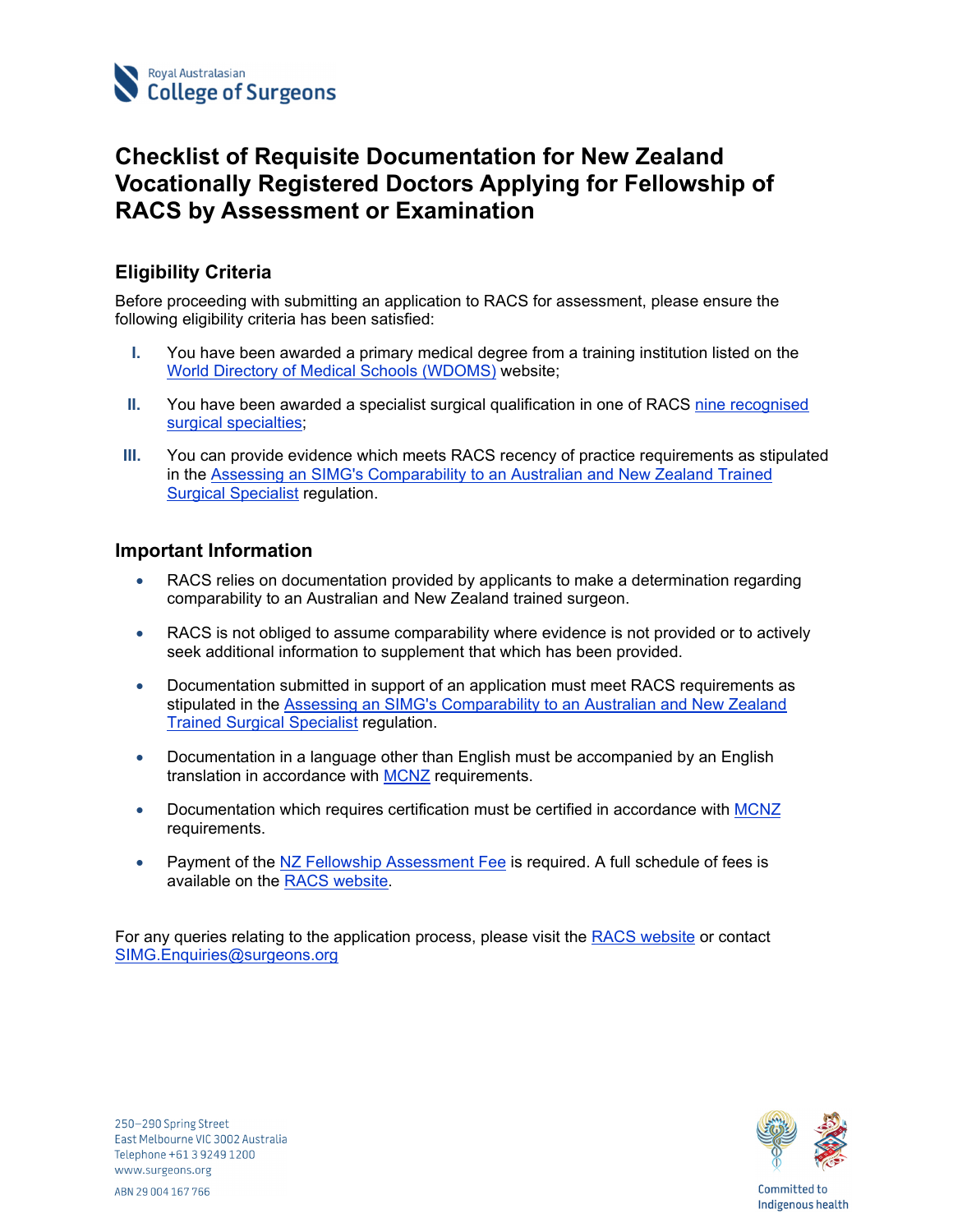### **Checklist**

**Evidence of change of name (if applicable)** 

**A certified copy of your current passport** 

**A colour passport size photograph** 

#### **Curriculum Vitae**

Please provide a Curriculum Vitae on RACS template which includes the following information:

- An outline of each rotation undertaken prior to and during specialist surgical training. This should include:
	- o rotation dates o rotation locations
	-
	- $\circ$  details of supervising surgeons  $\circ$  nature of service provided
- - $\circ$  rotation subspecialties  $\circ$  details of in-training supervision
		-
	- o specific responsibilities;
- An outline of each surgical attachment following specialist surgical training. This should include the location, nature, scope, and duration of your practice; and
- A list of research projects or peer reviewed papers completed during and following specialist surgical training.

Please ensure your Curriculum Vitae is provided on RACS template as any other format will not be accepted.

Please do not provide copies of research and/or publications.

# **Primary Medical Degree**

Please provide a copy of your primary medical degree (including certified English translation if applicable).

If you are unable to provide the required evidence your application cannot proceed.

## **Specialist Surgical Qualification**

Please provide a copy of your Specialist Surgical Qualification (including certified English translation if applicable).

If you are unable to provide the required evidence your application cannot proceed.



Please provide a copy of any additional qualifications (including certified English translation if applicable).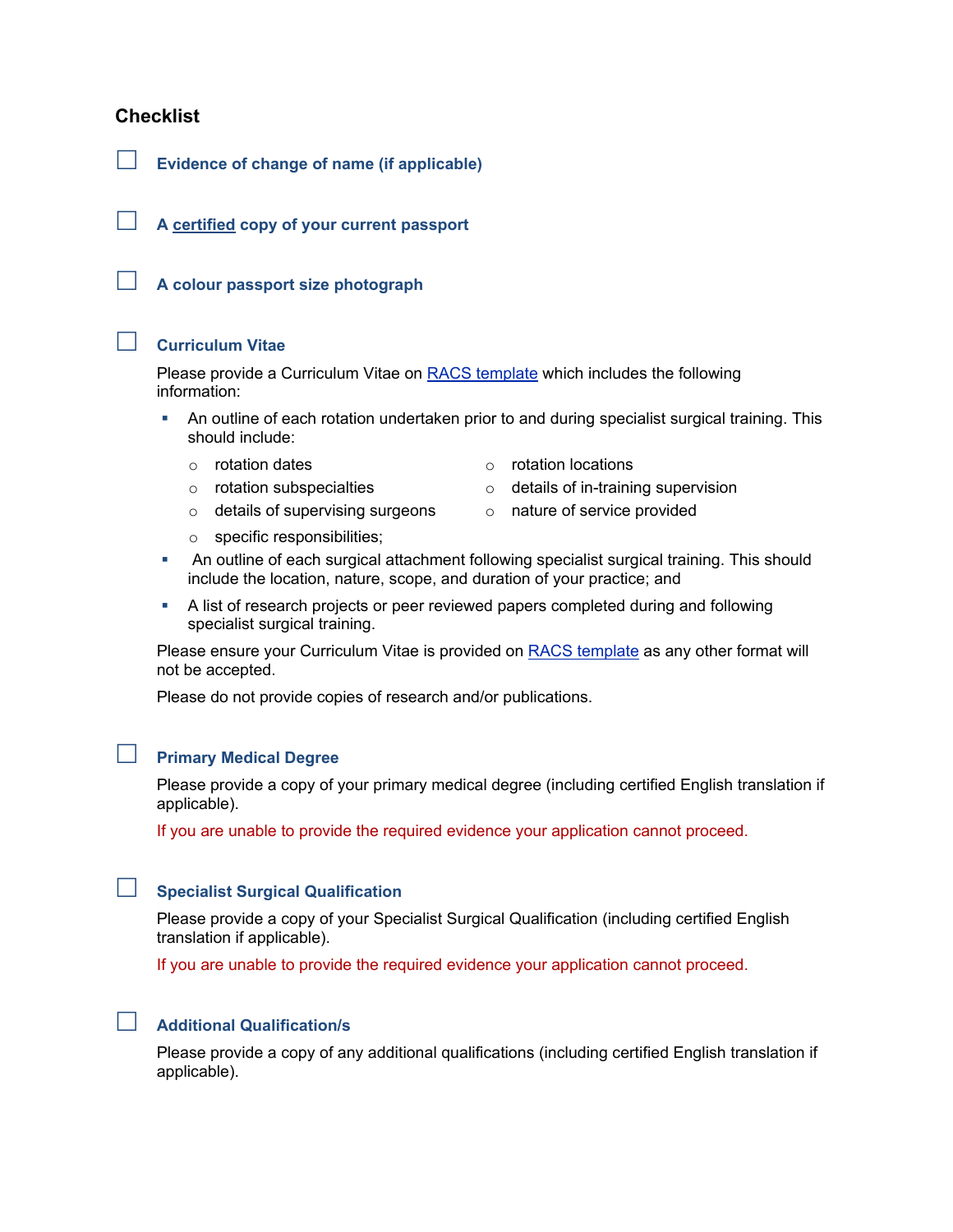# **Specialist Surgical Training Details**

Please provide the following documentation in relation to your specialist surgical qualification:

- Evidence of accreditation of the specialist surgical training program you completed;
- Copies of syllabus and/or curriculum of the specialty surgical training program you completed;
- Copies of formative and summative assessment reports which assessed technical and non-technical competencies during surgical training; and
- Outline of exit examination undertaken (including details of examining body, examiners, and examination format).

**Important:** Documentation provided must have be issued by the relevant training provider or accrediting body, relevant to the training program and exit examination you undertook and applicable to the date period you completed your training program and examinations.

If you are unable to provide any of the required documentation, please provide a statement against the relevant item outlining the reasons for this.

## **Postgraduate Training and Experience: Employment Details**

Please provide details regarding each position you have held since obtaining your specialist surgical qualification:

- **For consultant-level posts:** 
	- o A letter from the privileges/credentialing committee of each hospital in which you have practiced which confirms your practicing privileges as well as the location, nature, scope, and duration of your practice.
- For all other posts: (including postgraduate training posts, fellowships, registrar posts, senior registrar posts)
	- $\circ$  Position description form/s which include details regarding the location, nature, scope, and duration of your practice; and
	- o Assessment reports which indicate performance across a range of technical and non-technical competencies.

If you are unable to provide any of the required documentation, please provide a statement against the relevant item outlining the reasons for this.

**Postgraduate Training and Experience: Continuing Professional Development** 

Please provide evidence of involvement in the following areas of Continuing Professional Development:

- **Peer reviewed audit for, at minimum, the last two years of practice; and**
- Maintenance of knowledge and skills (including evidence of compliance with an approved CME/CPD program and certificates of courses completed).

If you are unable to provide any of the required documentation, please provide a statement against the relevant item outlining the reasons for this.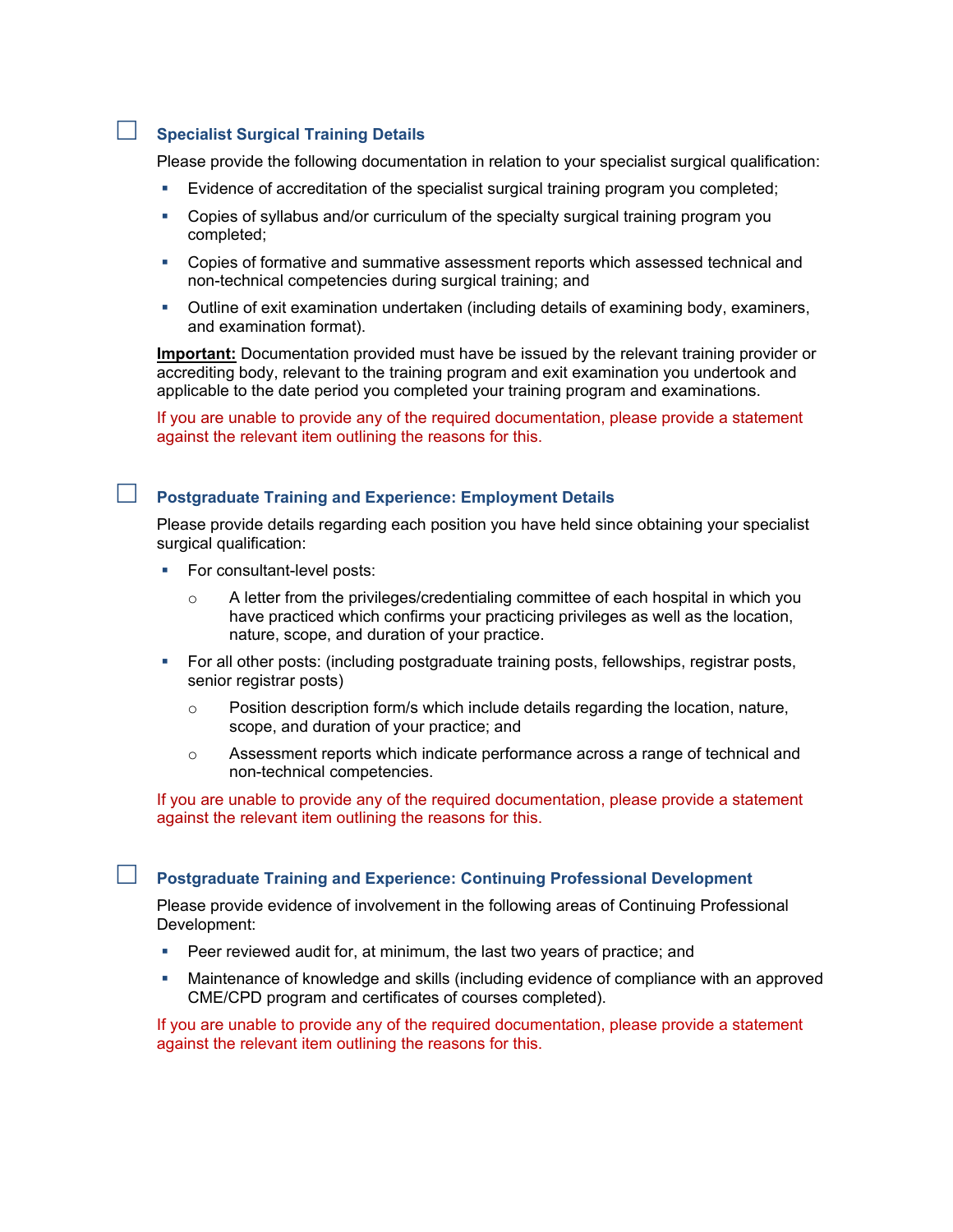#### **New Zealand Vocational Registration**

Please provide the following evidence in relation to your New Zealand Vocational Registration:

- Evidence of current vocational registration in New Zealand in one of the nine surgical specialties (must include information on any restrictions that may be linked to that registration);
- A copy of the recommendation made by the NZ National Board to the MCNZ following your vocational registration interview in New Zealand;
- Copies of formative and summative assessment reports which assessed technical and non-technical competencies during your pathway to vocational registration; and
- **Evidence of completion of your vocational assessment recommendation.**

If you are unable to provide any of the required documentation, please provide a statement against the relevant item outlining the reasons for this.

### **360 Degree Multi-Source Feedback (MSF) Evaluation**

Please provide a 360 Degree Multi-Source Feedback (MSF) Evaluation. The evaluation must be from a New Zealand setting and include a minimum of six raters from the following list:

- o Theatre nurse and the contract of Radiologist
- o Ward nurses on relevant surgical unit
- o Surgical trainee
- 
- o Fellows within the relevant surgical specialty
- 
- o Anaesthetist
- o Emergency Department physicians
- o Registrar o ICU staff
	- o Hospital administration (HR)

### **Logbooks**

Please upload the following logbooks:

- A summary logbook in RACS summary format containing data from the last two years of surgical practice. Logbooks provided must have been verified by the Head of the Department where the procedures took place.
- **For Plastic and Reconstructive Surgery applicants only: A summary in RACS** specialty specific summary format of all major cases performed within the last two years of surgical practice, including major case primary operator rate. Summaries provided must have been verified by the Head of the Department where the procedures took place.
- Verified copies of training logbooks (in summary format where possible). Logbooks provided must include cases performed during specialist surgical training.
- Verified copies of postgraduate training logbooks (in summary format where possible and only if applicable). Logbooks provided must include cases performed during postgraduate training.
- Verified logbook/s (preferably in RACS summary format) which include operative experience not covered in the above specified logbooks (to ensure that your application clearly evidences cases performed throughout your work history).

**Important:** Logbooks provided must be de-identified to exclude any patient information (i.e. patient names, patient admission numbers, patient hospital numbers). Any logbooks which have not been de-identified cannot be included in your application.

If you are unable to provide any of the required documentation, please upload a statement against the relevant item outlining the reasons for this.